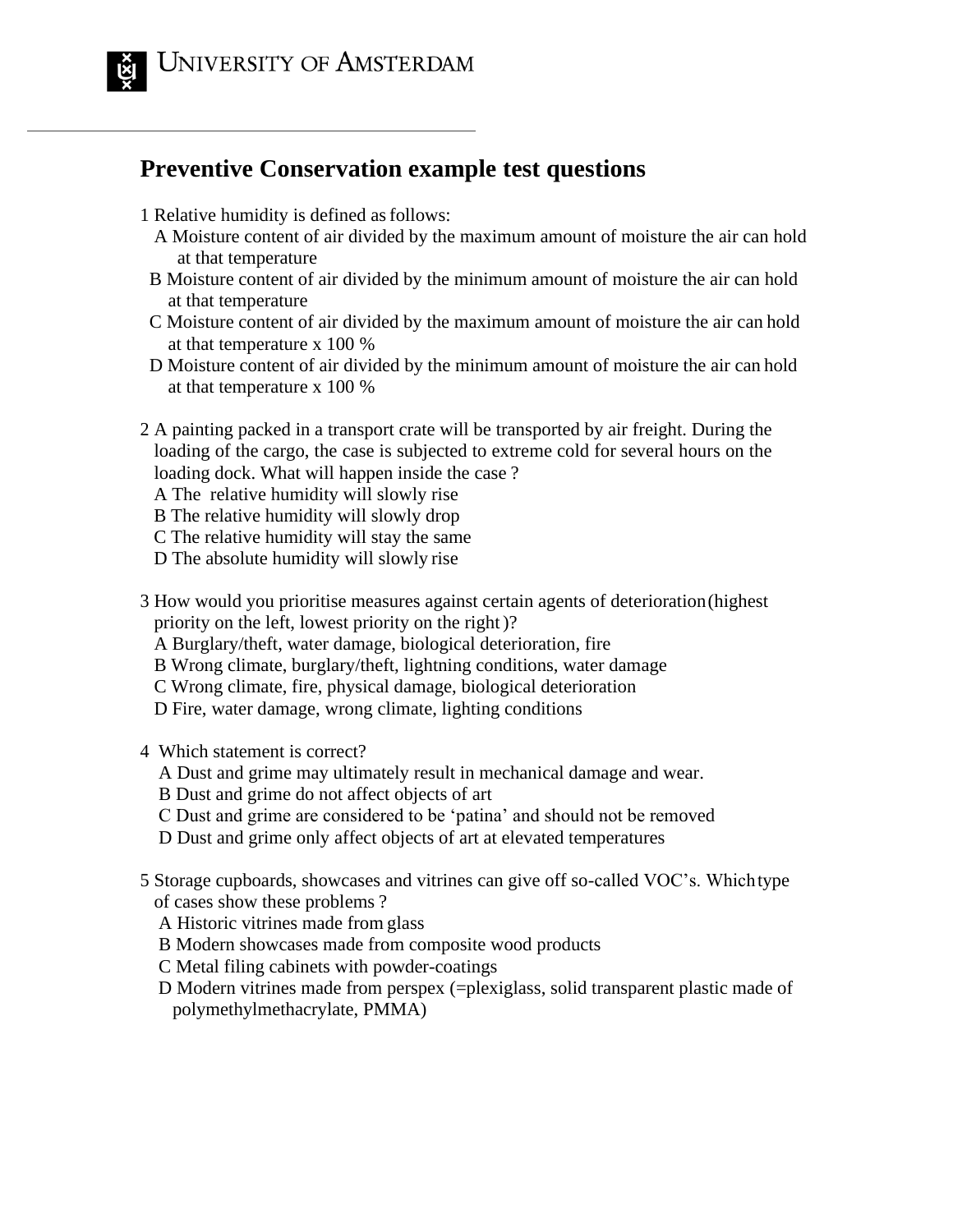

- 6 Materials can be hygroscopic, meaning that they
	- A Attract dirt and dust very easily
	- B Are a barrier against water
	- C Repel dirt and dust very easily
	- D Absorb and give off moisture
- 7 Which colour light causes the most damage to art objects ?
	- A Green light
	- B Red light
	- C Yellow light
	- D Blue light
- 8 It is allowed to investigate works of art at light levels over 1000 lux, as long as A The UV radiation is filtered out
	- B The duration of exposure is taken into consideration
	- C Artificial lightning is used
	- D The IR radiation is filtered out
- 9 The outbreak of pest infestations in museums is caused by
	- A A high relative humidity and the absence of light
	- B A high relative humidity and a high temperature
	- C The poor maintenance of the climate installation
	- D A combination of poor climate, poor hygiene and poor monitoring of the collection
- 10 Elevated temperatures provoke:
	- A Acceleration of degradation processes
	- B Shrinkage of organic materials
	- C Expansion of organic materials
	- D Embrittlement of plastic objects
- 11 Which statement is correct?
	- A Removing traces of mould from art objects will stop future outbreaks of mould
	- B Removing traces of mould from art objects will not stop future outbreaks of mould
	- C Outbreaks of mould can be prevented by a good climate
	- D Outbreaks of mould can be prevented by a good hygiene
- 12 The colour rendering index of light sources is dependent on:
	- A The emitted spectrum of the light source
	- B The colour temperature of the light source
	- C The mixture of artificial light and daylight
	- D The temperature at the surface of the light source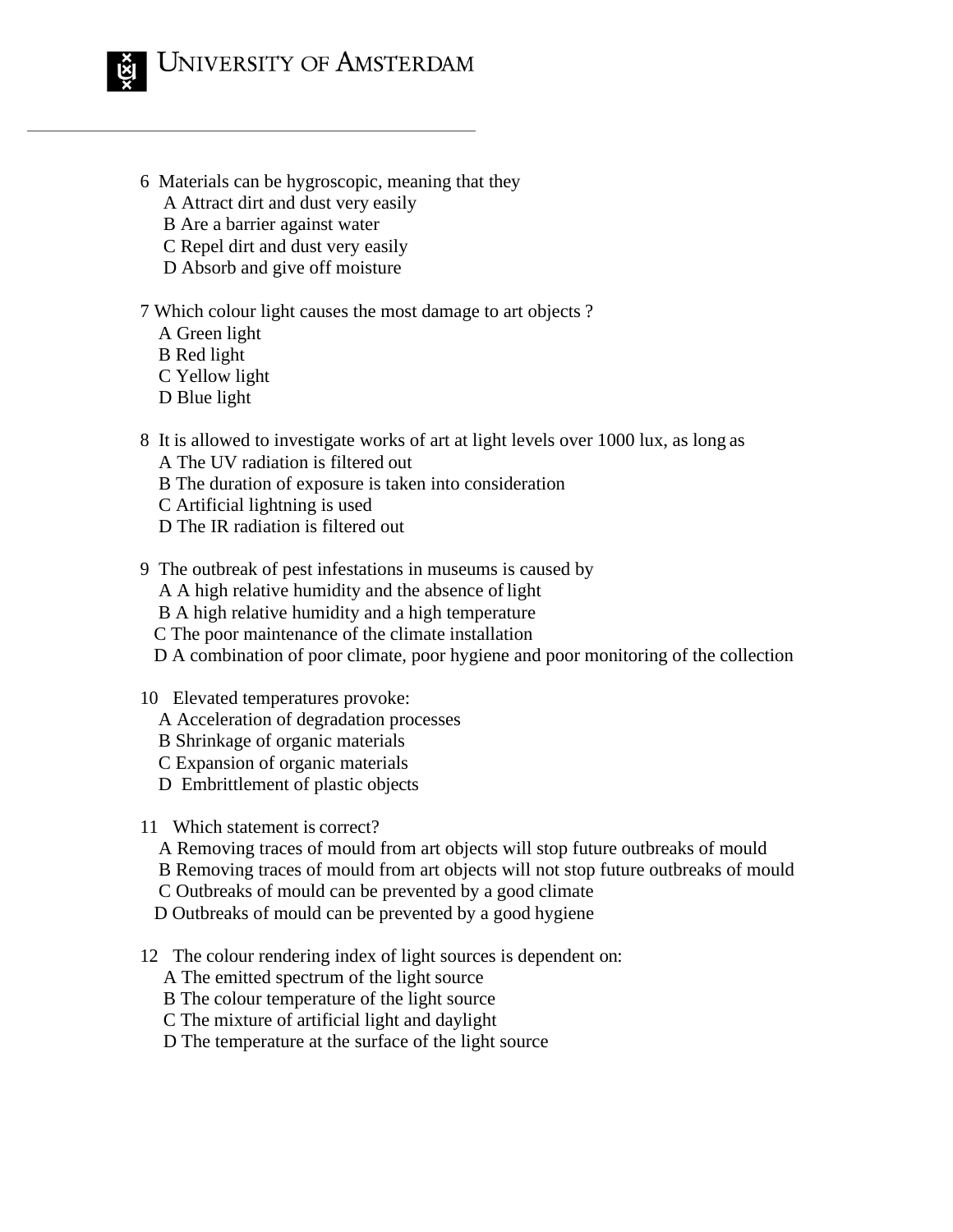

- 13 'Light budget' is associated with: A Light dosis B The annual energy costs in a museum situation C The money available to purchase light sources D Sustainable use of energy in exhibition spaces
- 14 Which statement is correct?
	- A A 'micro climate' may have positive as well as negative effects on works of art B A 'micro climate' always has negative effects on works of art C A 'micro climate' always positive effects on works of art D A 'micro climate' means that the temperature and RH do not change much
- 15 Which statement is correct?
	- A Window glass can be used perfectly as a UV filter.
	- B Window glass only filters out the shorter wavelength UV radiation
	- C Window glass only filters out the longer wavelength UV radiation
	- D Window glass does not filter out any UV radiation